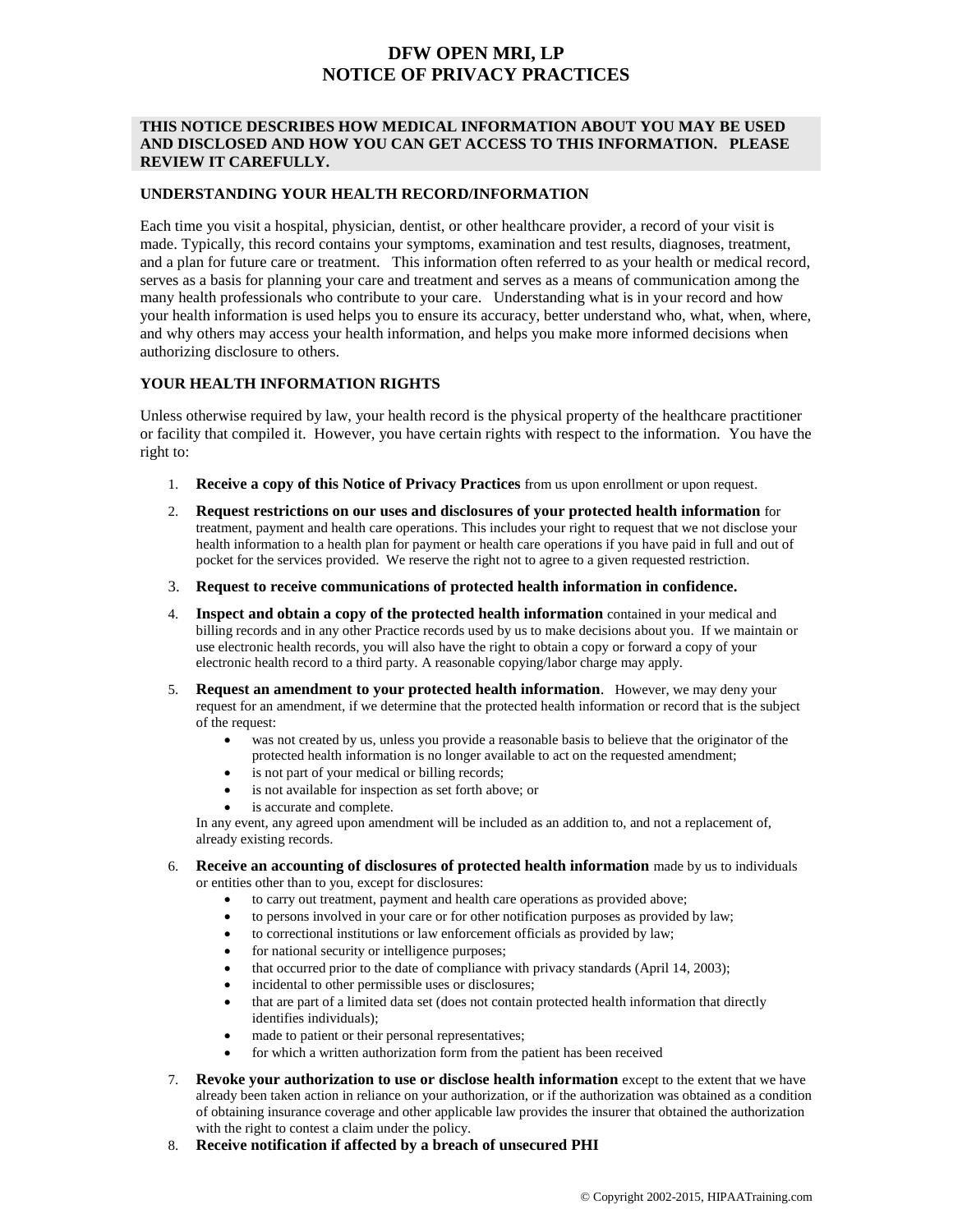## **HOW MEDICAL INFORMATION ABOUT YOU MAY BE USED AND DISCLOSED**

## This organization may use and/or disclose your medical information for the following purposes:

| Treatment: We may use and disclose protected health<br>information in the provision, coordination, or management of your                                                                                                                                                                                                                                                                                                                                                                                                                                                                             | Health Oversight Activities: We may disclose protected health<br>information to federal or state agencies that oversee our activities.                                                                                                                                                                                                                                                            |
|------------------------------------------------------------------------------------------------------------------------------------------------------------------------------------------------------------------------------------------------------------------------------------------------------------------------------------------------------------------------------------------------------------------------------------------------------------------------------------------------------------------------------------------------------------------------------------------------------|---------------------------------------------------------------------------------------------------------------------------------------------------------------------------------------------------------------------------------------------------------------------------------------------------------------------------------------------------------------------------------------------------|
| health care, including consultations between health care providers<br>regarding your care and referrals for health care from one health<br>care provider to another.                                                                                                                                                                                                                                                                                                                                                                                                                                 | Law Enforcement: We may disclose protected health information<br>as required by law or in response to a valid judge ordered subpoena.<br>For example in cases of victims of abuse or domestic violence; to<br>identify or locate a suspect, fugitive, material witness, or missing<br>person; related to judicial or administrative proceedings; or related to<br>other law enforcement purposes. |
| <b>Payment:</b> We may use and disclose protected health information<br>to obtain reimbursement for the health care provided to you,<br>including determinations of eligibility and coverage and other<br>utilization review activities.                                                                                                                                                                                                                                                                                                                                                             |                                                                                                                                                                                                                                                                                                                                                                                                   |
| Regular Healthcare Operations: We may use and disclose<br>protected health information to support functions of our practice<br>related to treatment and payment, such as quality assurance<br>activities, case management, receiving and responding to patient<br>complaints, physician reviews, compliance programs, audits,<br>business planning, development, management and administrative<br>activities.                                                                                                                                                                                        | Military and Veterans: If you are a member of the armed forces,<br>we may release protected health information about you as required<br>by military command authorities.                                                                                                                                                                                                                          |
|                                                                                                                                                                                                                                                                                                                                                                                                                                                                                                                                                                                                      | Lawsuits and Disputes: We may disclose protected health<br>information about you in response to a court or administrative order.<br>We may also disclose medical information about you in response to a<br>subpoena, discovery request, or other lawful process.                                                                                                                                  |
| Appointment Reminders: We may use and disclose protected<br>health information to contact you to provide appointment<br>reminders.                                                                                                                                                                                                                                                                                                                                                                                                                                                                   | <b>Inmates:</b> If you are an inmate of a correctional institution or under<br>the custody of a law enforcement official, we may release protected<br>health information about you to the correctional institution or law<br>enforcement official. An inmate does not have the right to the                                                                                                       |
| <b>Treatment Alternatives:</b> We may use and disclose protected<br>health information to tell you about or recommend possible                                                                                                                                                                                                                                                                                                                                                                                                                                                                       | Notice of Privacy Practices.                                                                                                                                                                                                                                                                                                                                                                      |
| treatment alternatives or other health related benefits and services<br>that may be of interest to you                                                                                                                                                                                                                                                                                                                                                                                                                                                                                               | Abuse or Neglect: We may disclose protected health information to<br>notify the appropriate government authority if we believe a patient<br>has been the victim of abuse, neglect or domestic violence. We will                                                                                                                                                                                   |
| Health-Related Benefits and Services: We may use and disclose<br>protected health information to tell you about health-related                                                                                                                                                                                                                                                                                                                                                                                                                                                                       | only make this disclosure if you agree or when required or<br>authorized by law.                                                                                                                                                                                                                                                                                                                  |
| benefits, services, or medical education classes that may be of<br>interest to you.                                                                                                                                                                                                                                                                                                                                                                                                                                                                                                                  | Fund raising: Unless you notify us you object, we may contact you                                                                                                                                                                                                                                                                                                                                 |
| Individuals Involved in Your Care or Payment for Your Care:<br>Unless you object, we may disclose your protected health<br>information to your family or friends or any other individual<br>identified by you when they are involved in your care or the<br>payment for your care. We will only disclose the protected health<br>information directly relevant to their involvement in your care or<br>payment. We may also disclose your protected health information<br>to notify a person responsible for your care (or to identify such<br>person) of your location, general condition or death. | as part of a fund raising effort for our practice. You may opt out of<br>receiving fund raising materials by notifying the practice's privacy<br>officer at any time at the telephone number or the address at the end<br>of this document. This will also be documented and described in any<br>fund raising material you receive.                                                               |
|                                                                                                                                                                                                                                                                                                                                                                                                                                                                                                                                                                                                      | Coroners, Medical Examiners, and Funeral Directors: We may<br>release protected health information to a coroner or medical<br>examiner. This may be necessary to identify a deceased person or<br>determine the cause of death. We may also release protected health<br>information about patients to funeral directors as necessary to carry                                                     |
| <b>Business Associates:</b> There may be some services provided in our                                                                                                                                                                                                                                                                                                                                                                                                                                                                                                                               | out their duties.                                                                                                                                                                                                                                                                                                                                                                                 |
| organization through contracts with Business Associates.<br>Examples include physician services in the emergency department<br>and radiology, certain laboratory tests, and a copy service we use<br>when making copies of your health record. When these services<br>are contracted, we may disclose some or all of your health<br>information to our Business Associate so that they can perform the                                                                                                                                                                                               | Public Health Risks: We may disclose your protected health<br>information for public health activities and purposes to a public<br>health authority that is permitted by law to collect or receive the<br>information. The disclosure will be made for the purpose such as<br>controlling disease, injury or disability.                                                                          |
| job we have asked them to do. To protect your health information,<br>however, we require the Business Associate to appropriately<br>safeguard your information.                                                                                                                                                                                                                                                                                                                                                                                                                                      | <b>Serious Threats:</b> As permitted by applicable law and standards of<br>ethical conduct, we may use and disclose protected health<br>information if we, in good faith, believe that the use or disclosure is                                                                                                                                                                                   |
| <b>Organ and Tissue Donation:</b> If you are an organ donor, we may<br>release medical information to organizations that handle organ                                                                                                                                                                                                                                                                                                                                                                                                                                                                | necessary to prevent or lessen a serious and imminent threat to the<br>health or safety of a person or the public.                                                                                                                                                                                                                                                                                |
| procurement or organ, eye or tissue transplantation or to an organ<br>donation bank, as necessary to facilitate organ or tissue donation<br>and transplantation.                                                                                                                                                                                                                                                                                                                                                                                                                                     | Food and Drug Administration (FDA): As required by law, we<br>may disclose to the FDA health information relative to adverse<br>events with respect to food, supplements, product and product                                                                                                                                                                                                     |
| Worker's Compensation: We may release protected health<br>information about you for programs that provide benefits for work                                                                                                                                                                                                                                                                                                                                                                                                                                                                          | defects, or post marketing surveillance information to enable product<br>recalls, repairs, or replacement.                                                                                                                                                                                                                                                                                        |
| related injuries or illness.<br>Communicable Diseases: We may disclose protected health<br>information to notify a person who may have been exposed to a<br>disease or may be at risk for contracting or spreading a disease or                                                                                                                                                                                                                                                                                                                                                                      | Research (inpatient): We may disclose information to researchers<br>when an institutional review board that has reviewed the research<br>proposal and established protocols to ensure the privacy of your<br>health information has approved their research.                                                                                                                                      |

condition.